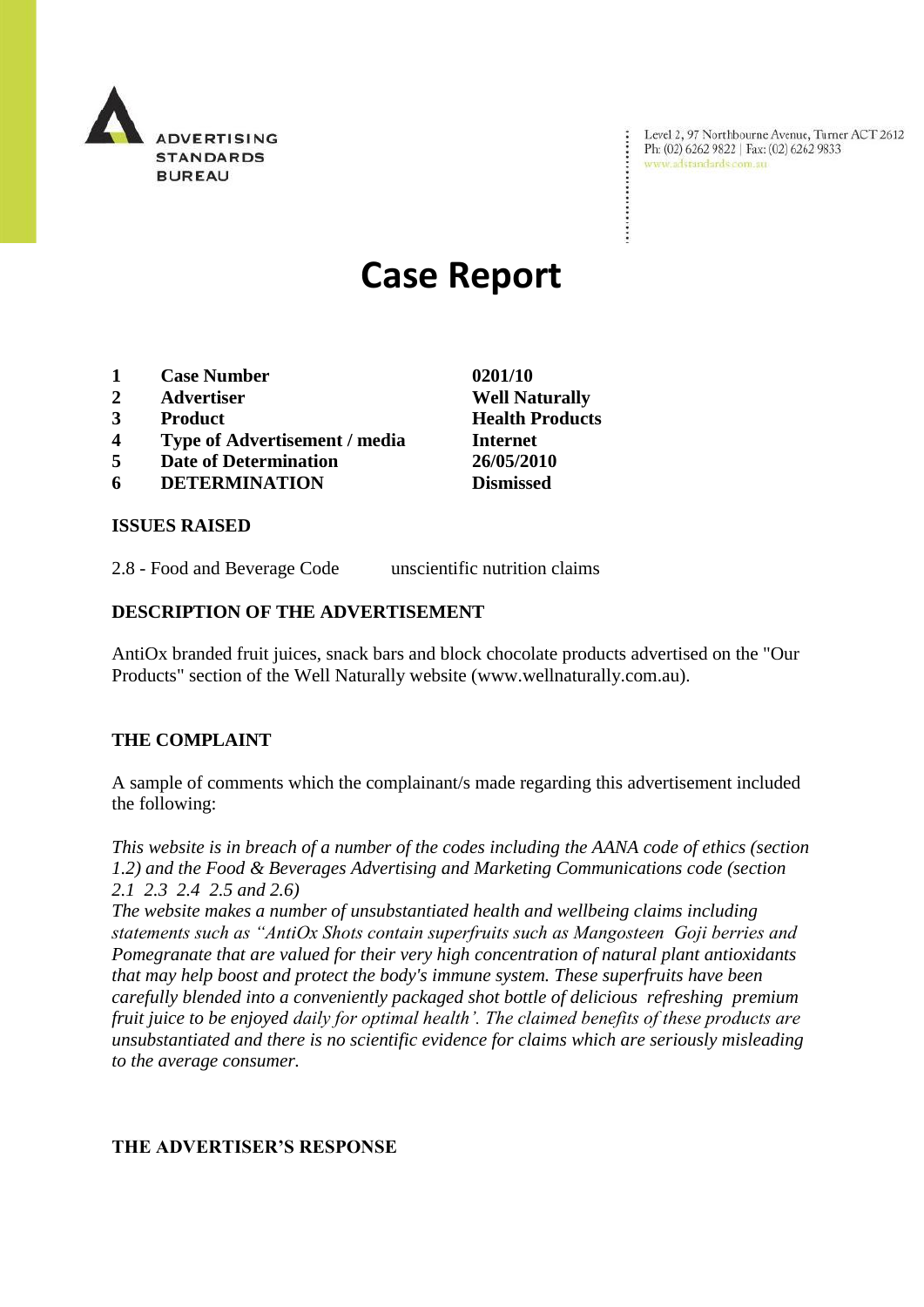Comments which the advertiser made in response to the complainant/s regarding this advertisement include the following:

*We do not consider that the information contained in our website is misleading in its portrayal of the health and well being benefits of our products, and specifically, in its' use of the ORAC measure, and outline our reasons below.*

*It has been widely accepted by consumers, governments and health professionals that a diet with a high intake of fruits and vegetables will assist with lowering the chances of degenerative diseases. This is because these foods are considered to be a good source of antioxidants.* 

*In response to the increased consumer demand for 'antioxidant inside' foods and drinks, the promotion of the these type of products has grown dramatically. For example, figures from Mintel's Global New Products Database (www.gnpd.com ) indicate that in 2009, the market for antioxidant laden products totalled more than US\$12 billion and is growing. Mintel also noted that there were over 2,057 antioxidant labelled food and drink products launched , compared with 1,339 in 2007. The US had the highest number of launches(593) followed by Australia(132), India (91), UK (87) and Canada(83). This growth trend appears to be continuing and recent Mintel research shows that one new antioxidant product is being presented to the market every day.* 

*The word 'antioxidant' clearly resonates with the average, health conscious consumer. The implied natural, health benefits of a wide range of phytochemicals and polyphenols found in fruit juices and other foods with antioxidant benefits, has been embraced by the consumer and this is continuing apace.*

*To assist the consumer to better understand the total antioxidant activity of certain foods and thereby make more informed, comparative purchase and consumption decisions, independent researchers in both the US and Europe established an 'in vitro' test to measure the antioxidant capacity of various foods. Known as the ORAC (Oxygen Radical Absorbance Capacity) assay, it has become known as the 'standard bearer' of antioxidant measurement. Using the ORAC assay, scientists then catalogued over 3,000 foods. This database was developed to be the league table of antioxidant potency of foods, and sees spices and herbs at the top of the list, with various berry fruits next on the list followed by nuts, cocoa, other fruits and vegetables, etc. This table has been (and continues to be) widely used by the food industry around the world, including in Australia.*

*Since that time, attempts to develop other forms of antioxidant testing methods have also taken place. These include FRAP (ferric reducing ability of plasma), TEAC (trolox equivalent antioxidant capacity, CUPRAC ( cupric reducing antioxidant capacity), and TRAP (total radical-trapping antioxidant parameter), amongst others! All such assays have advantages and disadvantages and work according to the same principle – i.e. measuring the scope of a chemical reaction between and antioxidant and a free radical. Even within ORAC, there are other forms of this original test, including that which assesses the radical scavenging activity against peroxynitrate (NORAC), and hydroxol HORAC. There have even been attempts to combine the use of all, or some, of these assays to come up with antioxidant capacity measurements, without scientific or commercial acceptance.*

*ORAC has still remained the most commonly used measure as it is still the most simple for the consumer to understand. Consumers can assess the comparative activity between foods and choose which ones offer the greatest potency potential.* 

*We note that food scientists are continuing to explore ways of measuring the 'in vivo' bioavailability of various types of antioxidant compounds found in various foods, but at this*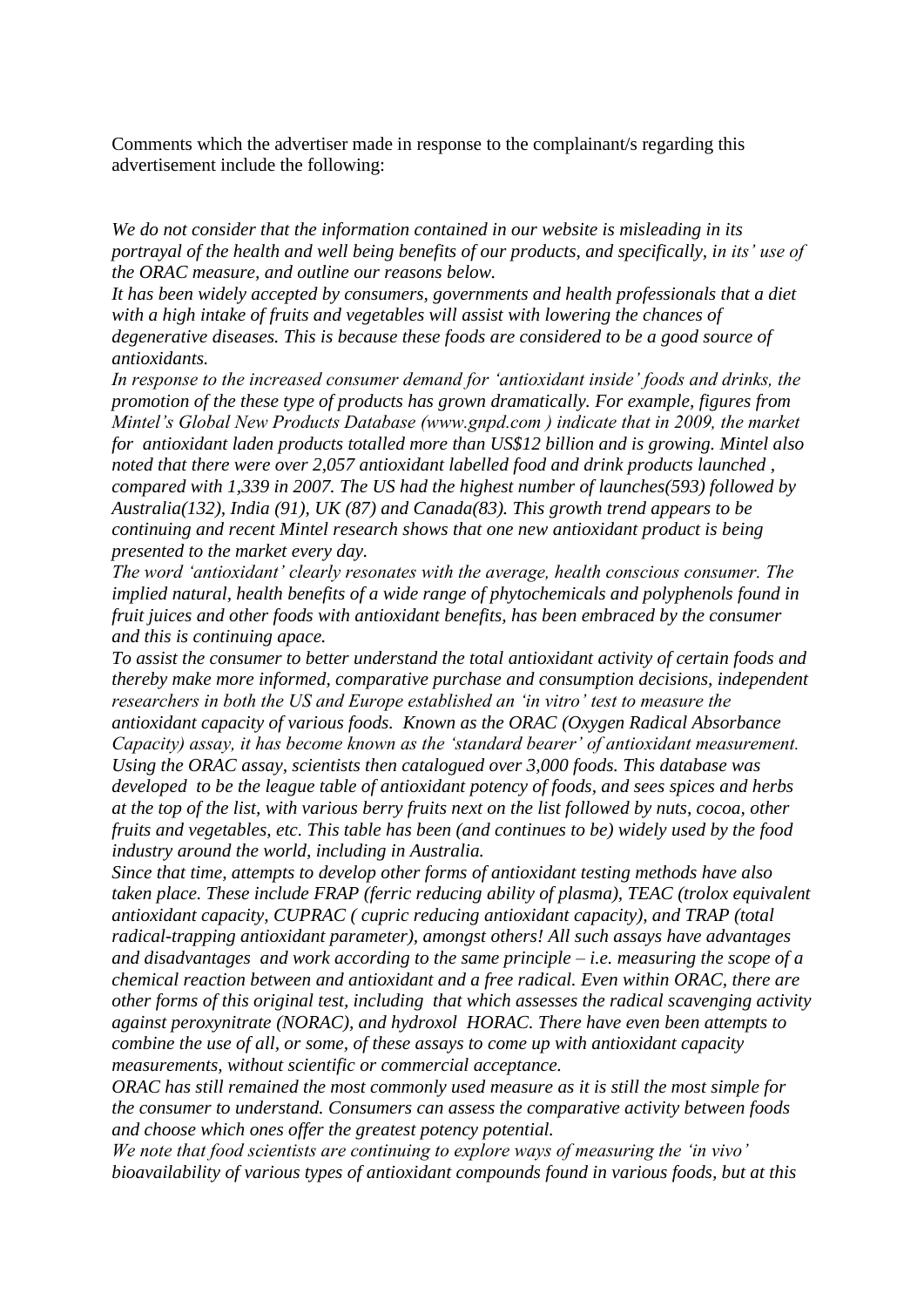*stage, there is evidence to suggest that this is only serving to increase the confusion within the scientific community, as well as the food industry itself. All stakeholders appear to be in 'heated agreement' regarding the need to continue to promote to the consumer that antioxidant rich diets are helpful, but until science helps clarify which antioxidant, in what form, and in what combination is best, and for whom, all attempts to develop obstacles for consumers to be able to make comparisons between certain foods, are unhelpful and misguided.*

*As such, Vitality Brands has elected to continue to promote the ORAC measure for several reasons:*

*- our consumers can easily understand how the antioxidant capacity of certain ingredients used in our products compare to those contained in other foods and drinks eg, one 90ml bottle of our antioxidant fruit juice has the same antioxidant capacity as a certain quantity of other fruits and vegetable juices (as measured by ORAC);*

*- the process encourages us internally to ensure that we actually put sufficient fruit content into our products to ensure that their independent ORAC test scores reach appropriate levels to make a potential difference;*

*- as a result of ORAC measurement, consumers can also compare the total antioxidant capacity of our product with other competitive products with a claimed ORAC score – see www.sunhealthfoods.com.au (Click On 'Products' and 'Bars' then 'Oxi') and www.purpleberry.com.au (Click on 'Acai Nutrition')*

*- we have also noticed that a number of our competitors make very broad, generalised claims about antioxidants (without claiming an ORAC score), because, in fact, the amount of ingredients with antioxidant capacity are so negligible that they are unlikely to be able to stand up to ORAC measurement comparisons . A few examples of these can be viewed at www.charlies.co.nz (Click on 'Made By Charlies' and then 'Vitamin Water' then Pomegranate Antioxidant – Ingredients), www.berrijuice.com.au/immune and www.nutrientwater.com.au (Click on 'Green Tea Antioxidant').* 

*Since we launched the website in 2008 we have not received one consumer complaint (we average over 45,000 hits to our website, with over 1,500 visits to the AntiOx section per month).* 

*When we engage with our loyal consumer base via newsletters, help line phone contact or during sampling activities, we encourage a moderate approach to wellness and that our products are not a 'silver bullet' to their health needs. We encourage a balanced approach to diet and exercise, as well as the consumption of our products.*

*Whilst we recognize that the antioxidant capacity of various forms of fruits and vegetables may, depending on an individual needs, offer varying protection for cells against the oxidative stress caused by free radicals, which are produced during normal metabolism and cell function as well as by pollutants in our air, food and water, there is, in fact, no current scientific evidence that categorically proves that total antioxidant capacity, as measured by ORAC, does NOT correlate with bioavailability.* 

*We await the progression of a number of current research programs which are attempting to 'crack this code'. In order to maintain our leadership in this area, we will be following this research progress closely and commit to discontinuing the use of ORAC as a comparative antioxidant measure, when food science provides us with a superior tool to help our consumers make an informed decision.* 

*We also have close ties with the local ANZFA food standards authorities in Australia, and commit to follow their direction in terms of food claims on our products. At this stage, we have been advised that the legal scope of any guidelines from the FDA and European Food Safety Authority do not have any relevance to the Australian jurisdiction.*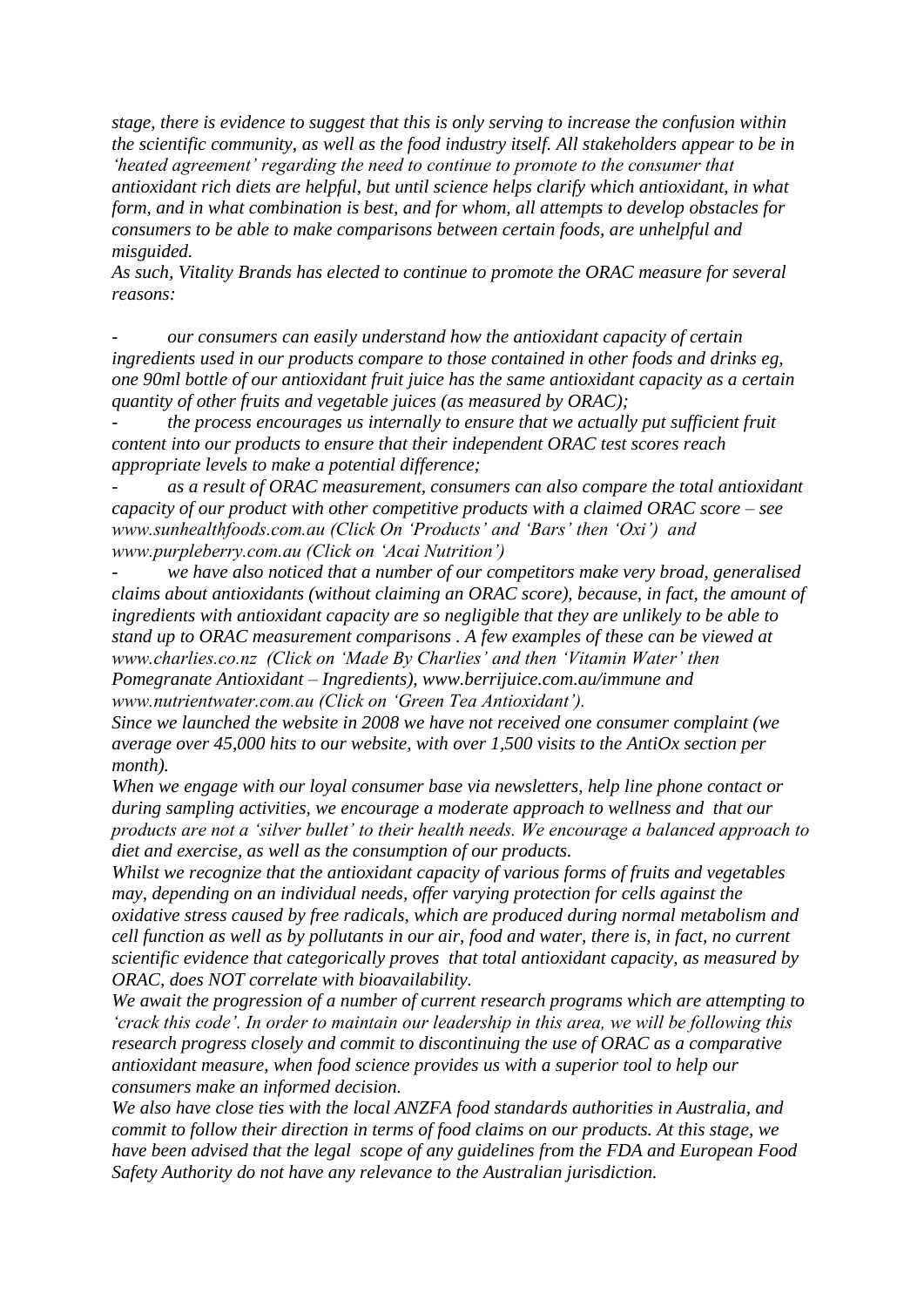*Conclusion*

*We reiterate, that we treat all complaints about our products with the greatest of respect. However, in this case, we do not believe that the information contained in the AntiOx page of the 'Our Products' website intends to mislead, provides misleading information or does, in fact, mislead consumers who have, or will in the future, read our website. As such, we believe that the complaint should not be upheld.*

## **THE DETERMINATION**

The Advertising Standards Board ("Board") considered whether this advertisement breaches Section 2 of the Advertiser Code of Ethics (the "Code") or the AANA Food and Beverages Advertising and Marketing Communications Code (the Food and Beverages Code).

The Board noted the complainant's concern that the website makes a number of unsubstantiated health and wellbeing claims regarding the superfruits containing high concentration of natural plant antioxidants that may help boost and protect the body's immune system.

The Board sought the advice of its independent scientific advisor on the truthfulness of the claims made on the website, noting that much of the information on the website is vague claims designed to make the product attractive to the target market. The Board's advisor stated: '... the manufacturer stated that the named fruits are higher in natural antioxidants then most other fruits when tested using a test tube assay of total antioxidants (the ORAC test). This is true, supporting the website claim "very high concentration of natural plant antioxidants". The manufacturers did not explicitly address the claim "may help boost and protect the body's immune system". There has been a recent publication using cells in test tubes and 2 by the same authors, where mangosteen concentrate has been given acutely and chronically in small human trials. In each case the results are consistent with a beneficial effect on the immune system. While this is not strong evidence of an effect and is not directly related to the manufacturer's product, it is consistent with emerging evidence that mangosteen antioxidants may help the immune system. Pomegranate juice has been reviewed somewhat more extensively and there have been recent publications, both in animals and in young and older adults supporting a role an anti inflammatory role. While this is not strong evidence of an effect and is not directly related to the manufacturer's product, it is consistent with emerging evidence that pomegranate antioxidants may help the immune system.

## Conclusion

In this reviewers opinion there is sufficient evidence to substantiate the manufacturers claimed benefits for pomegranate and mangosteen antioxidants.'

Noting the Independent Advisor's advice, the Board considered that the information on the website did not amount to misleading or incorrect information. The Board determined that the advertisement did not breach sections 2.1 or 2.6 of the Food and Beverages Code.